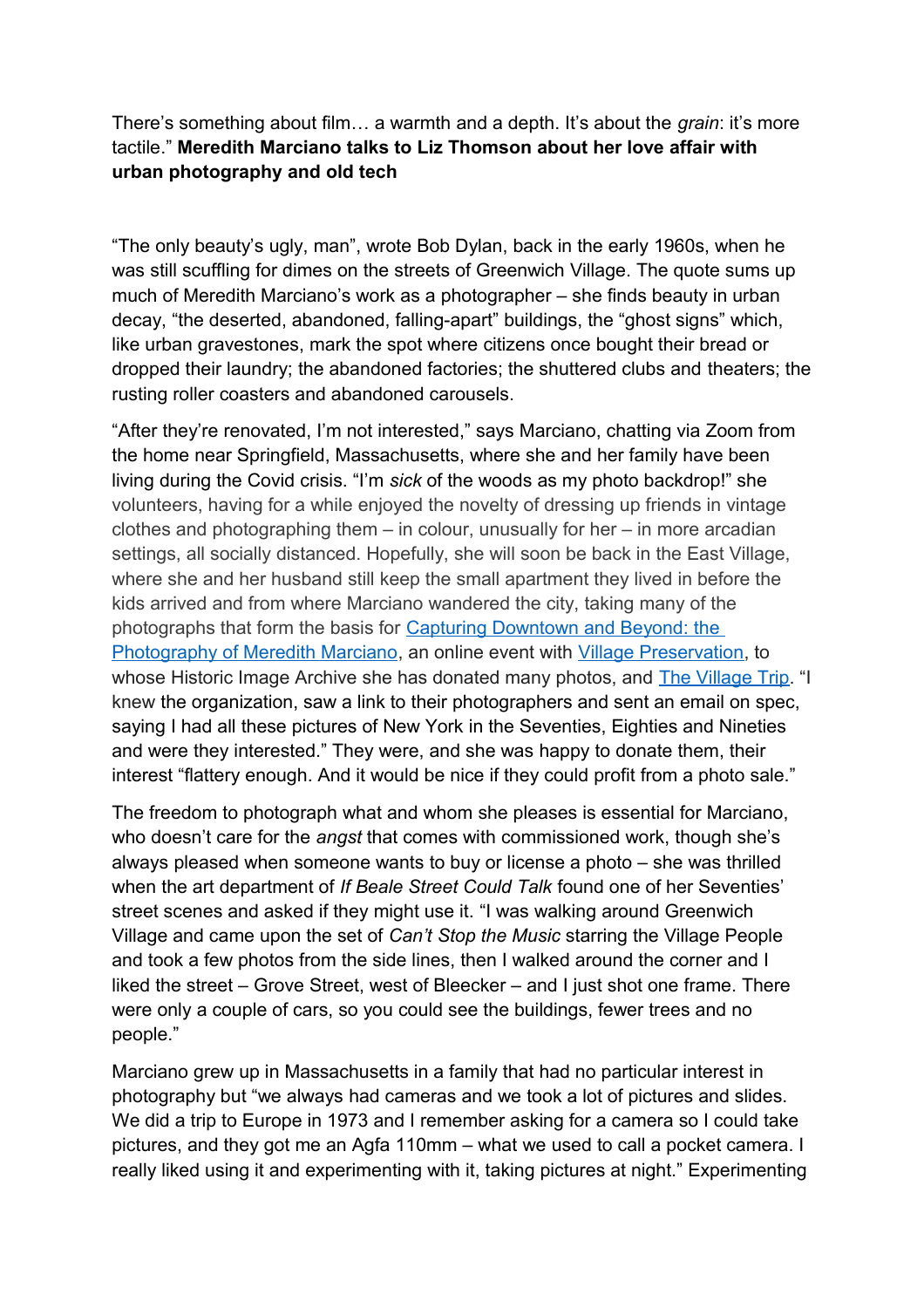is something she still does, happily admitting to a lack of tech knowledge and a preference for old technology and cheap cameras, including the Diana-F (mediumformat – a sort of poor man's Hasselblad) and other analog devices beloved of Lomographers.

"In high school, in my senior year, I started studying black and white film and darkroom work. I learned filmmaking too – I had a Super-8 film class and a film history class." Towards the end of  $9<sup>th</sup>$  Grade, after a late night watching Carol Baker play Jean Harlow in a biopic, Marciano became "infatuated" with old movie stars and old movies, an obsession she would revel in alone until she convinced one friend to accompany her to the revival cinemas to see double-feature classics. That led to her wanting to be in the film business. "I wanted to be in Hollywood, that was my *dream*." Majoring in art, art history, photography and filmmaking in her senior year, she then headed to USC where, in her junior year she finally got into film production, writing and directing Super-8 and 16mm shorts solo and as part of a small crew. She did well, but lacking "connections" and the wherewithal to survive the wait-lists for even the lowliest entry-level jobs, Marciano spent her last two years in Los Angeles working in the office of a record store chain, enjoying free concerts and bringing home lots of records. Many of her friends were starting out in the record business too, so it was a grand time overall being young and part of the post-punk paisley underground scene.

All the while, she'd been taking photos, taking advantage of the USC or friends' darkrooms. "There was so much cool stuff in the Seventies – it was crumbling deco facades, cheap thrift stores packed to the brim with 1940s – '60s wardrobe, and an ever-rotating weird cast of characters." She remembers particularly an old building on Sunset Strip: "It's always being used in movies and it's fabulous now but all the time I was there it was deserted, abandoned, falling apart… A lot of things have just gone, all the smaller art deco buildings on the side streets of Hollywood. Not everyone thought they were beautiful then."

Marciano left LA in '84 and spent a few months travelling in Europe with her camera. Then she headed back to Boston, working as a PA in a studio that made commercials. A job in location scouting fed into her passions – downtown Boston in the mid-Eighties was not yet gentrified. "It was dark and deserted at night and you'd come across some neat little old places. Like everywhere, it's all spiffy now." Finally, while working on an Aerosmith video she was offered the chance of a gig in New York City. "I called the producer from the video, who said I could reach out if I ever wanted to come to New York and work. She was producing a low-budget movie and I could be assistant coordinator… \$250 a week, from six in the morning till seven or eight at night, and lots of free pretzels, the one product placement. My first feature, full-time work for a few months, I thought I was rich!

"As assistant production office coordinator I had many responsibilities in that SoHo loft office, really learning on the job. I was in charge of renting all the production cars and we couldn't leave them out on the street at night. SoHo was very quiet and not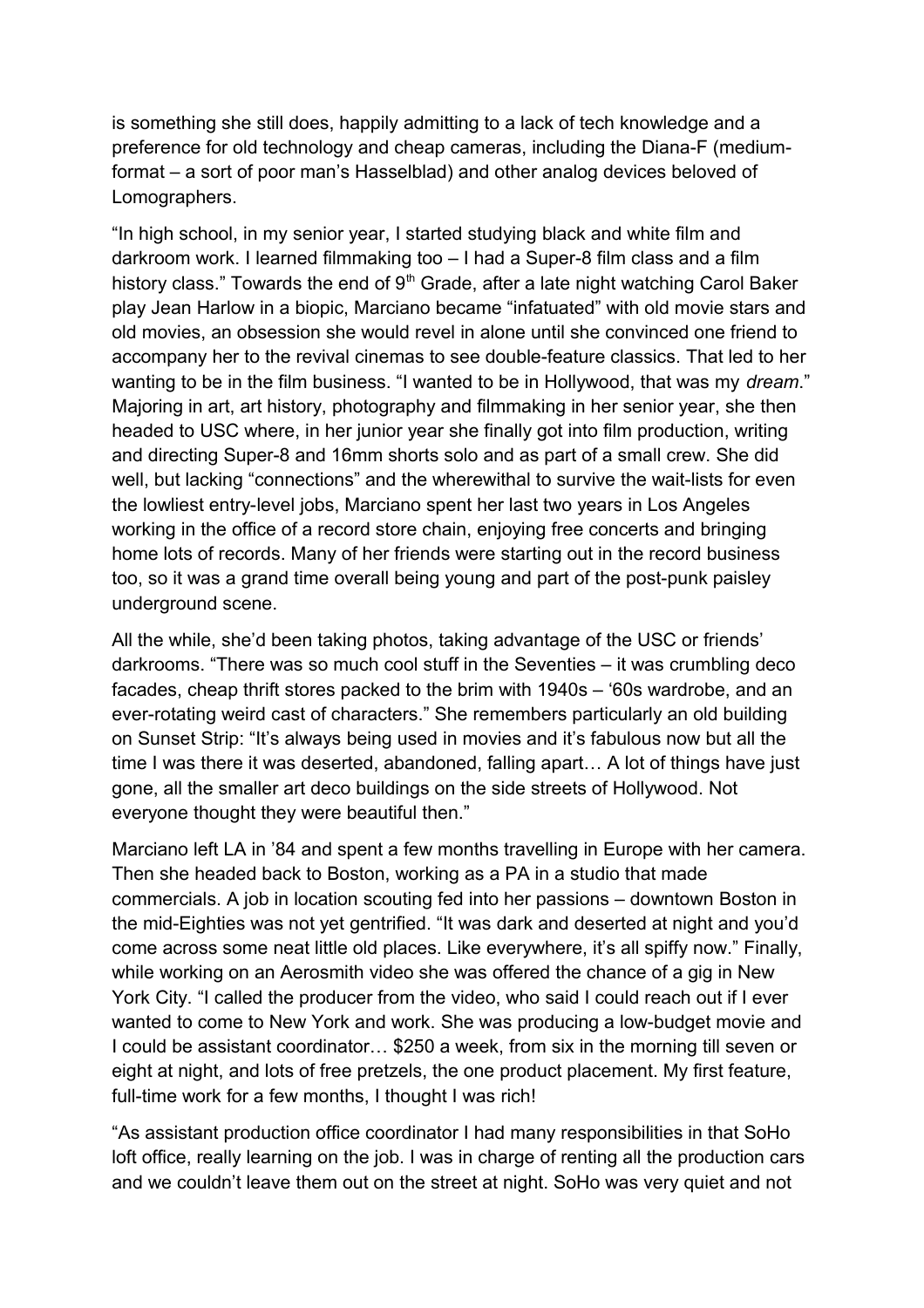as safe as now. Very dark. It wasn't trendy yet." The job led to other productions, including a couple in Atlantic City, where she snapped "some very cool shots" of the crumbling boardwalk with its abandoned jazz clubs and restaurants. In Philadelphia for *Rocky V*, she scoped out old movie theatres – "they're all gone now. I put many of these photos on my Instagram or Flickr page."

From her base in the Village, Marciano walked the streets of New York, for hours on end, out early to shoot in the empty streets. "Just walking around, trying to capture the buildings and the signs just to have a record. In the Eighties there were still things from the Thirties, Forties and Fifties and you didn't think they were just going to disappear." She also captured daily life: kids frolicking in fire hydrants; ads for Old Gold and Beech Nut Tobacco ("A great chew"); memorials to Joey Ramone, George Harrison, and 9/11.

Most of it is in evocative black and white, Marciano's preferred medium, not least because she can print it herself but because it's timeless, and timelessness is what she aims to achieve. The kit is never fancy, just set-the-light-meter-and-shoot. For a long time her most beloved camera was a Minolta SRT-201 ("it got to feeling heavy after a while and I can't believe I schlepped it everywhere") and now she has a Ricoh, plus a couple of cameras bought at flea markets – "film cameras from the Nineties". Digital holds no appeal, and the only digital item she owns is her phone. "Digital is very sterile to me., and the photos can feel nostalgic or ageless. It's the difference between an LP and a CD." She also likes playing around with old film found in the back of her fridge, seeing what effects she can produce.

Much of what Marciano's spent her life doing is street photography, but she doesn't consider herself "a street photographer" and sees the term as a debased currency. "You see these guys who think it's cool to stand far away from women and photograph them eating or smoking, or on their phone. They're not interesting photos at all. That photographer just has a nice camera and a long lens. And then there are the photographers who post twenty shots of a bird's beak – some people don't know how to edit, and they sign them all, like they're great art. This is what digital photography has brought us. You used to have to think before snapping the shutter. Film was expensive, you didn't want to waste a frame, and as one of my friends and models said when we were out shooting in Brooklyn a few years ago, 'this is work!' And she said that before I even bought her into the Lower East Side darkroom, where she learned the real tedious work. I don't want to take a photo of that guy's gazillion tattoos who is Instagram-ready, but if I saw a guy who was doing something really interesting then I might ask if I could photograph him." Nor does she take pictures of the homeless: "I don't want to exploit people without their knowledge."

"I look through my viewfinder and if I don't like what I see I don't take the picture."